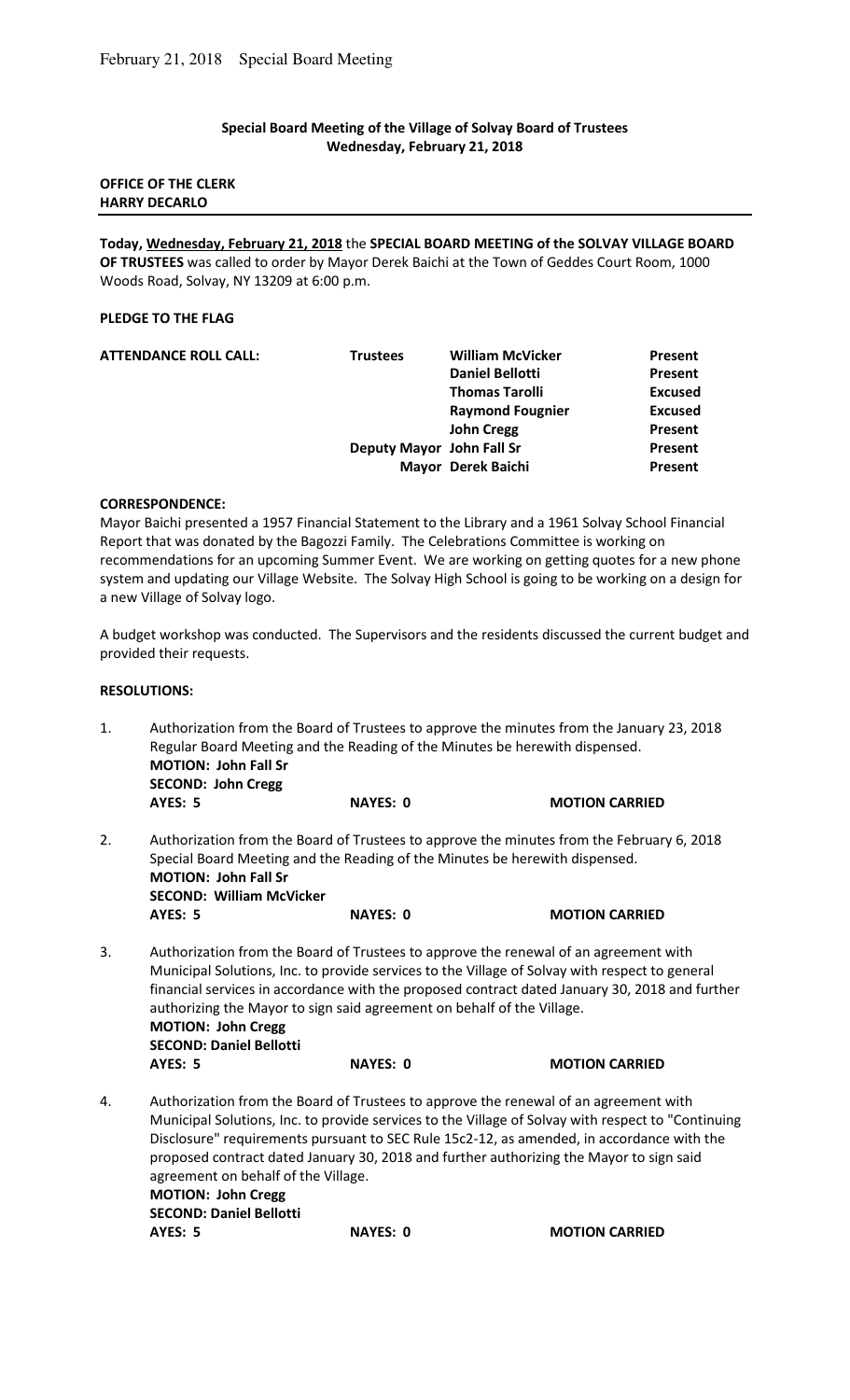- 5. Authorization from the Board of Trustees to assign a Capital Reserve amount of \$700,000.00 of the General Fund Surplus for a Village Hall Building. **MOTION: William McVicker SECOND: John Fall Sr Motion withdrawn by Trustee McVicker and Fall Sr.**  Motion to Table.  **MOTION: John Cregg SECOND: Daniel Bellotti AYES: 5** NAYES: 0 MOTION CARRIED Motion was tabled until Buildings Committee has a project. 6. Authorization from the Board of Trustees to approve the extension of the existing agreement with Onondaga County WEP in accordance with the existing 2017 rate schedule, the agreement to remain in place until June, 2018 and authorizing the Mayor to sign the extension on behalf of the Village of Solvay. **MOTION: Daniel Bellotti SECOND: John Fall Sr AYES: 5 NAYES: 0 MOTION CARRIED PETITIONS:**  John McPeak was looking for an update regarding monthly financial statements. Resolved that this Board of Trustees move into Executive Session to discuss a contract and/or personnel matter at 6:57 p.m. **MOTION: John Cregg SECOND: William McVicker AYES: 5 NAYES: 0 MOTION CARRIED**  Resolved that the Executive Session be closed and that this Board return to the regular meeting at 7:50 p.m. **MOTION: John Fall Sr SECOND: William McVicker**  AYES: 5 NAYES: 0 **NAYES: 0** MOTION CARRIED **No action was taken at the Executive session meeting. NEW BUSINESS:**  1. Authorization from the Board of Trustees to hire Chris Maestri as a Laborer for the Solvay DPW. The start date will be on March 10, 2018 and the pay rate will go according to the Union Contract. The position requires that a CDL be obtained within the 120 day probation period. **MOTION: John Cregg SECOND: John Fall Sr William McVicker Trustee Voted Yes Raymond Fougnier Trustee Voted Excused John Cregg Trustee Voted Yes John Fall, Sr. Trustee Voted Yes Daniel Bellotti Trustee Voted Yes**
	- **Thomas Tarolli Trustee Voted Excused Derek Baichi Mayor Voted Yes**